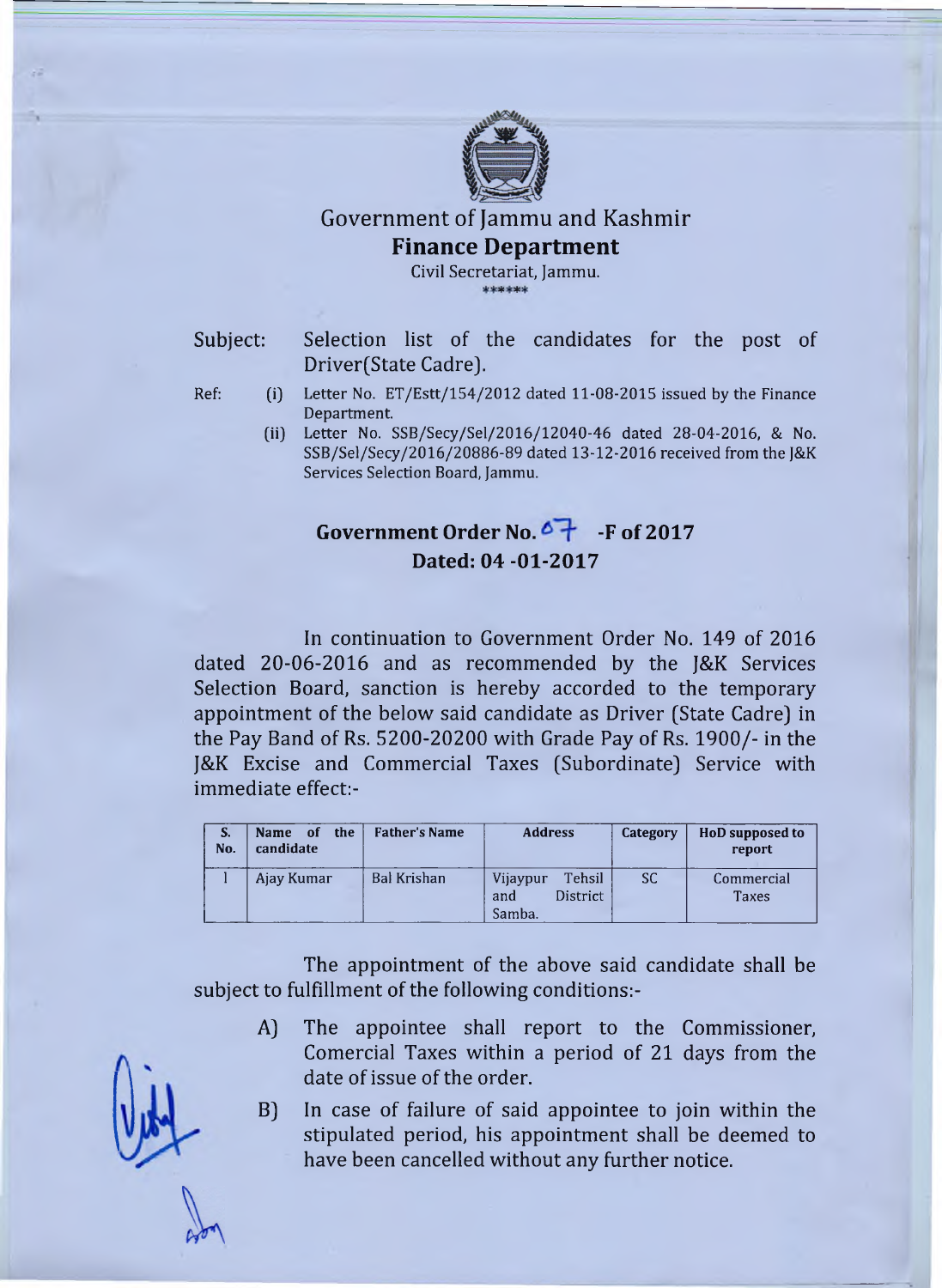#### The annointee shall be allowed to join only on  $\cap$

# production of the following certificates in original:-

- 1. Academic/Technical Qualification Certificates.
- 2. Matriculation/Date of Birth Certificate.
- 3. Health Certificate issued by Chief Medical Officer.
- 4. Permanent Resident Certificate issued by the Competent Authority.
- 5. Certificates from the District Industries Centre(DIC) and District Employment & Counseling Centre to the effect that no loan under the self employment scheme has been taken by the appointee.
- 6. Relevant category certificates (in case of candidates belonging to reserved categories).
- D) The appointment of the candidate as Driver(State Cadre) shall further be subject to the following conditions:
	- i) The appointee shall give an undertaking duly attested by the First Class Magistrate in the shape of an affidavit to the effect that in case adverse report about his character and antecedents is received from Inspector General of Police, (CID), J&K to whom a reference shall be made by the concerned HoD, the candidate shall have no right to claim his appointment as Driver and his appointment as such shall be deemed to have been cancelled ab-initio.
	- ii) If on verification, the certificate(s) produced by the appointee are proved to be fake or forged, the appointment shall be cancelled ab-initio.
	- iii) The salary of the appointee shall not be drawn and disbursed to them unless the satisfactory reports in respect of (i) and (ii) above are received in their favour.
	- iv) The appointment of the said candidate shall be governed by the "New Pension Scheme" as per SRO 400 of 2009 dated 24.12-2009.
	- v) The inter-se-seniority of the appointee shall be strictly as per their merit in the select list.

By order of the Government of Jammu and Kashmir.

### **Sd/-**

**(Navin K. Choudhary), IAS** Commissioner/Secretary to Government Finance Department

No:-ET/Estt/93/2016 Dated: 04-01-2017

Copy to the:-

1. Excise Commissioner, J&K, Jammu.

2. Commissioner Commercial Taxes, J&K, Jammu.